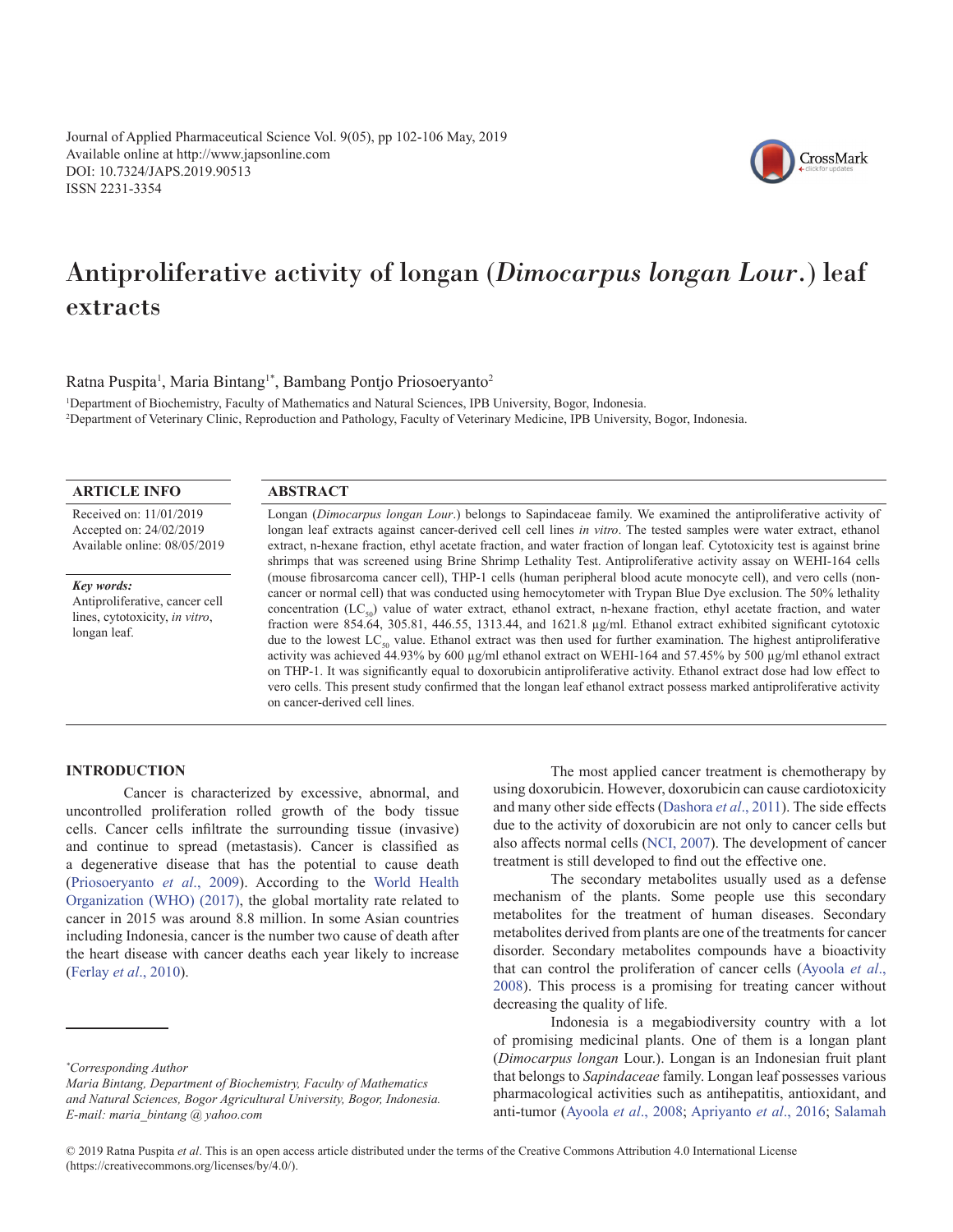[and Widyasari, 2015\)](#page-3-0). However, the antiproliferative activity of specific secondary metabolites of longan leaf has not yet be determined; therefore, this present study was conducted to examine the antiproliferative activity of longan leaf extract on some cancer-derived cell lines.

#### **MATERIAL AND METHODS**

#### **Plants materials**

The fresh longan leaf (*Dimocarpus longan* Lour.) was collected from Cikabayan-Bogor, Indonesia, in February 2018. The identity of sample was authenticated from Herbarium Bogoriense, Research Centre for Biology in Indonesian Institute of Science, Bogor, Indonesia.

#### **Extraction**

The extraction of longan leaf was conducted according to the modified method of [Apriyanto](#page-3-0) *et al*. (2016) and [Sari and](#page-3-0) [Triyasmono \(2017\).](#page-3-0) Longan leaves were room dried for 7 days. The dried leaves were than coarsely powdered using a mechanical grinder. The water extract was done by the reflux method, while ethanol extract was done by ultrasonication. Ethanol extract was fractionated using liquid–liquid extraction and resulted in n-hexane fraction, ethyl acetate fraction, and water fraction. All extracts and fractions were vacuum evaporated at 40° C.

#### **Cytotoxicity assay**

Cytotoxicity assay of extracts and fractions was conducted according to the modified method of [Rampel and](#page-3-0) [Tombuku \(2015\).](#page-3-0) It was conducted using Brine Shrimp Lethality Test (BSLT) method. Brine shrimp (*Artemia salina*) larvae were placed and hatched for 48 hours with constant oxygen supply and under the light at room temperature (25° C). The stock extracts solution (2,000 µg/ml) made of 10 mg extract, 50 μl Tween80, and 10 ml of seawater into a test tube. It was diluted into 1,000, 500, 100, and 10 µg/ml. All extracts and fractions were carried out at triplicates. The dead larvae were counted after the incubation under TL light 14 W for 24 hours. The similar procedure (without added extracts or fractions) was applied as the negative control. The data of surviving brine shrimp were analyzed with Minitab 16.0 program for probit analysis to determine 50% lethality concentration (LC $_{50}$ ) values at 95% confidence intervals.

#### **Antiproliferative activity assay**

Antiproliferative activity assay of potential extract or fraction was conducted according to the modified method of [Priosoeryanto](#page-3-0) *et al*. (1995). *In vitro* antiproliferative activity applied on WEHI-164 cells, THP-1 cells, and vero cells. Each type cells of 25 µl were cultured in the tissue culture 24-well plates at a density of  $7 \times 10^5$  cells/ml. It was, respectively, maintained on the media made of 850 µl Dulbecco's Modified Eagle's Medium, supplemented with 10 μl fetal calf serum 10%, 5 μl antibiotics 1% (penicillin and streptomycin), and 10 µl fungizone. The extract was dissolved in the tube containing 100 µl of dimethyl sulfoxide in sterile distilled water. The tested concentrations of extract were 100, 200, 300, 400, 500, and 600 µg/ml in triplicates. The treartment control made of cultured cells on the media with 25-µl extract, the negative control made of cultured cells on the

media without extract, and the postive control made of cultured cells on the media with doxorubicin (100 µg/ml). All plates were incubated in a humidified atmosphere of  $5\%$  CO<sub>2</sub> at  $37^{\circ}$ C. The cells were harvested when the cells growth in the negative control was confluent  $(\pm 3 \text{ days})$ . The cells were then stained using Trypan Blue Dye Exclusion. The average of the total number of the cells on each well was counted under light microscope at  $100\times$ magnification using Improved Neubauer Hemocytometer.

## **Statistical analysis**

Data of cell proliferation were analyzed using one-way analysis of variance by Minitab 16.0 for Windows (Minitab.Inc.). Mean separation test between treatments was performed using Tukey test.  $p$  value  $< 0.05$  was considered statistically significant.

## **RESULTS AND DISCUSSION**

The water extract, ethanol extract, ethyl acetate fraction, n-hexane fraction, and water fraction yield were 20.11%, 8.22%, 7.10%, 23.44%, and 69.46%, respectively. Extraction by using water solvent resulted in higher yield than 70% ethanol. The fractionation of ethanol extract, the water fraction produced the higher yield compared with the ethyl acetate and n-hexane fractions. The difference in polarity of the extracted compound is due to the polarity of the solvent. Extraction results showed the higher solvent polarity and the higher extract yield. These results showed that mainly phytochemical content of longan leaf is polar compounds. The water grade of longan leaf simplicia has been controlled to preserve the quality of the extract. In addition, sample preservation, time and method of picking the leaf, sample preparation, and selection of solvents in extraction must be controlled to preserve the quality of the extract.

Cytotoxic activity of longan leaf extract on shrimp larvae can be seen in Table 1. Death of shrimp larvae was confirmed by the effect of extracting and confirmed by the absence of mortality of shrimp larvae in the negative control group. The extract cytotoxicity was determined based on the 50% mortality response of shrimp larvae  $(LC_{50})$ . Plant extracts are considered toxic if they have  $LC_{50}$  value less than 1,000  $\mu$ /ml (Sukmarianti *et al*[., 2013\)](#page-3-0). Ethyl acetate fraction and water fraction of longan leaf have  $LC_{50}$  values greater than 1,000 μg/ml. It means that ethyl acetate fraction and water fraction have no cytotoxic activity.

**Table 1.** Cytotoxic activity of longan leaf extracts and fractions against brine shrimps.

| <b>Sample</b>                | % brine shrimp mortality (concentration in µg/ml) |                  |                  |                  |                       |
|------------------------------|---------------------------------------------------|------------------|------------------|------------------|-----------------------|
|                              | 10                                                | 100              | 500              | 1000             | $LC_{\rm so}$ (µg/ml) |
| Water<br>extract             | $0.00 \pm 0.00$                                   | $0.00 \pm 0.00$  | $33.33 \pm 0.67$ | $56.67 \pm 0.33$ | 854.64                |
| Ethanol<br>extract           | $23.33 \pm 0.33$                                  | $36.67 \pm 0.33$ | $76.67 \pm 0.67$ | $96.67 \pm 0.33$ | 305.81                |
| n-hexane<br>fraction         | $20 \pm 0.58$                                     | $36.67 \pm 0.33$ | $56.67 \pm 0.33$ | $86.67 \pm 0.67$ | 446.55                |
| Ethyl<br>acetate<br>fraction | $0.00 \pm 0.00$                                   | $20.00 \pm 0.00$ | $26.67 \pm 0.33$ | $30.00 \pm 0.00$ | >1,000                |
| Water<br>fraction            | $6.67 \pm 0.33$                                   | $10.00 \pm 0.00$ | $10.00 \pm 0.00$ | $26.67 \pm 0.67$ | >1,000                |

Percentages of brine shrimp mortality were expressed as mean ± SEM.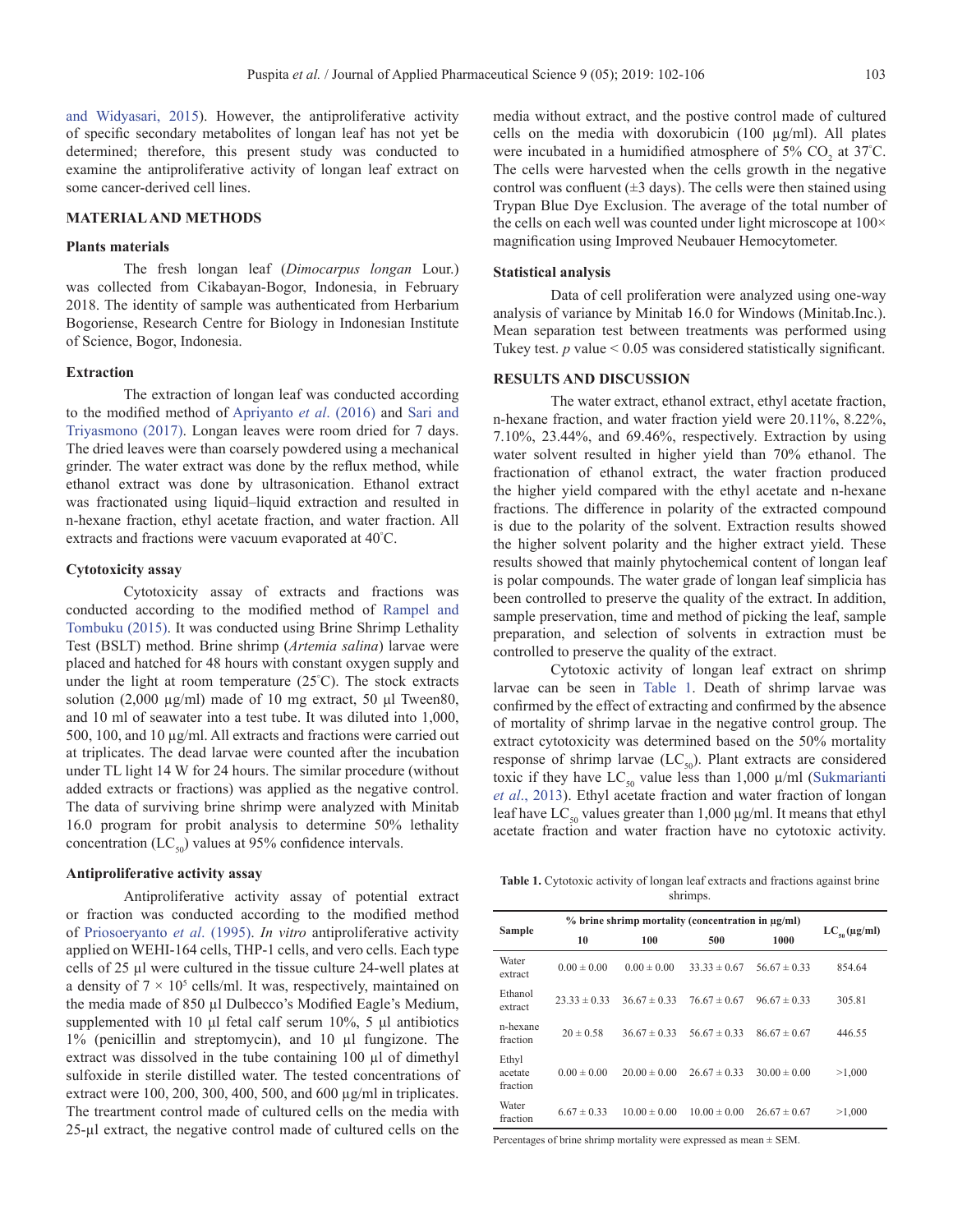Nevertheless, the water extracts, ethanol extracts, and n-hexane fractions of longan leaf have  $LC_{50}$  values smaller than 1,000  $\mu$ g/ ml. It means that water extract, ethanol extract, and n-hexane fraction showed cytotoxic activity.

This study compared the mortality of shrimp larvae and further investigated the inhibitory activity on cancer cells. Several studies have shown that BSLT has a positive correlation with various cancer cell tests ([Sukmarianti](#page-3-0) *et al*., 2013). BSLT was applied to evaluate toxicity of longan leaf extracts that potentially showed antiproliferative activity against cancer cells. The extract with the lowest  $LC_{50}$  value has the potential as an anticancer drug ingredient.

The results of this study showed that the ethanol extract of longan leaf has the lowest  $LC_{50}$  value compared with water extract and n-hexane fraction. Cytotoxicity of crude extracts also depends on the choice of the extraction solvent [\(Tannoury](#page-3-0) *et al*., 2017). Cytotoxic activity can be produced from secondary metabolites contained in the extract ([Handayani](#page-3-0) *et al*., 2018). These previous study supported that the cytotoxic activity of longan leaf depends on their phytochemical content; therefore, the ethanol extract has more potential as an antiproliferative agent. Ethanol extract was preferred as antiproliferative activity assay *in vitro*.

Antiproliferative activity assay of ethanol extract was performed on WEHI-164 cell, THP-1 cell, and vero cell. The effect of ethanol extract on these cells is shown in Figure 1. The results showed that the ethanol extract of longan leaf significantly was able to inhibit the proliferation of these two cancer-derived cell lines compared with negative control. The number of WEHI-164 and THP-1 cells, respectively, decreased when the concentration of extract increased. Ethanol extract of longan leaf slowly inhibit the proliferation of vero cells.

The ethanol extract of longan leaf showed different antiproliferative activities in both cancer-derived cell lines. [Priosoeryanto](#page-3-0) *et al*. (2002) reported that the anticancer activity of an extract depends on the cancer cell lines used. [Abd ElMonaem](#page-3-0) *et al*[. \(2018\)](#page-3-0) reported that the selectivity of some compound against cancer-derived cell lines were different than vero cells. Treatment of 200 μg/ml ethanol extract on THP-1 cells, 100 μg/ml ethanol extract on WEHI-164 cells, and 400 μg/ml ethanol extract on vero cells showed significant antiproliferative activity than negative control group. Treatment of 400 μg/ml ethanol extract on THP-1



**Figure 1.** Percentage of proliferation inhibition WEHI-164, THP-1, and vero cells after the treatment with ethanol extract of longan leaf. The data are expressed as percentage of antiproliferative activity, as compared with the negative control (100%). The start level of significance is denoted as follows:  $*^*p < 0.05$ .

cells and 300 μg/ml ethanol extract on WEHI-164 cells showed significant antiproliferative activity than 100 μg/ml doxorubicin. Treatment of 500 μg/ml ethanol extract on THP-1 cells, 600 μg/ ml ethanol extract on WEHI-164 cells, and 600 μg/ml ethanol extract on vero cells showed the highest antiproliferative activity. Nevertheless, treatment of 600 μg/ml ethanol extract (highest concentration) on vero cells showed antiproliferative activity less than 100 μg/ml doxorubicin. These results revealed that the ethanol extract of longan leaf had antiproliferative activity more effective than doxorubicin.

The difference in antiproliferative activity of extract can be caused by differences in membrane receptors and cell nuclei in cancer cell lines ([Priosoeryanto](#page-3-0) *et al*., 2002). WEHI-164 cell is very sensitive to human cytotoxic monocytes, to human *Tumor Necrosis Factor* and to lymphotoxins. The increased sensitivity of tumor cells to TNF-α causes lysis. THP-1 cells have Fc and C3b receptors and have cytoplasmic immunoglobulins. THP-1 cells can be differentiated into immature dendritic cells ([ATCC,](#page-3-0) [2014](#page-3-0)). Ethanol extract of longan leaf can increase sensitivity or susceptibility to both of cancer-derived cell lines compared with vero cells.

Ayoola *et al*[. \(2008\)](#page-3-0) reported that the ethanol longan leaf extract contained flavonoids and triterpenoids. Flavonoids and triterpenoids are toxic to shrimp larvae in certain concentrations. Terpenoids have antioxidant capacity functions. Nevertheless, terpenoid has no antiproliferation functions to cancer cells. This effect is caused by the content of phenolic compounds which act as a primary antioxidant through donor of H atoms from the hydroxyl group quickly to radicals. Antioxidant radicals formed from the mechanism are stable because of the delocalization of unpaired electrons on the aromatic ring [\(Han and Bakovic, 2015\)](#page-3-0).

Tettey *et al*[. \(2014\)](#page-3-0) reported that there is strong correlation between phenolic content and antiproliferative activity. [González](#page-3-0) *et al*. (2017) reported that a potentially cytotoxic source because of its high antioxidant capacity and total phenolic content. [Paul and Ramasubbu \(2017\)](#page-3-0) stated that the cytotoxicity of the crude extracts may be due to their higher antioxidant potentials or due to the synergistic effect of the multiple bioactive components present in the extract. The cytotoxic activity can affect and disrupt the fundamental mechanisms associated with cell growth, mitotic activity, differentiation, and function [\(Handayani](#page-3-0) *et al*., 2018). These compounds were reported that they have antioxidant activity, with capacity to scavenge reactive oxygen species (ROS) [\(Han and Bakovic, 2015;](#page-3-0) [Hertzog and Tica, 2012](#page-3-0)).

ROS are toxic and cause various diseases including cancer. Anticancer mechanism of flavonoid based on their antioxidant properties is associated with their ability to scavenge free radicals, inhibit the enzymes involved in ROS formation, and block the oxidation of cellular and extracellular compounds [\(Han and Bakovic, 2015](#page-3-0)). Moreover, flavonoids contribute to modulating pathway of cancer proliferation, arresting the cell cycle, inducing apoptosis, and inhibiting angiogenesis ([Hertzog](#page-3-0)  [and Tica, 2012](#page-3-0); [Katyal](#page-3-0) *et al*., 2014). [Paul and Ramasubbu \(2017\)](#page-3-0) stated that the resistance of programmed cell death or apoptosis is an integrated part of the cancer cell development and re-inducing the apoptosis mechanism would be a good indicator of anticancer agent. Morphological studies by microscope on cancer cells indicated certain events of apoptosis such as nuclear shrinkage,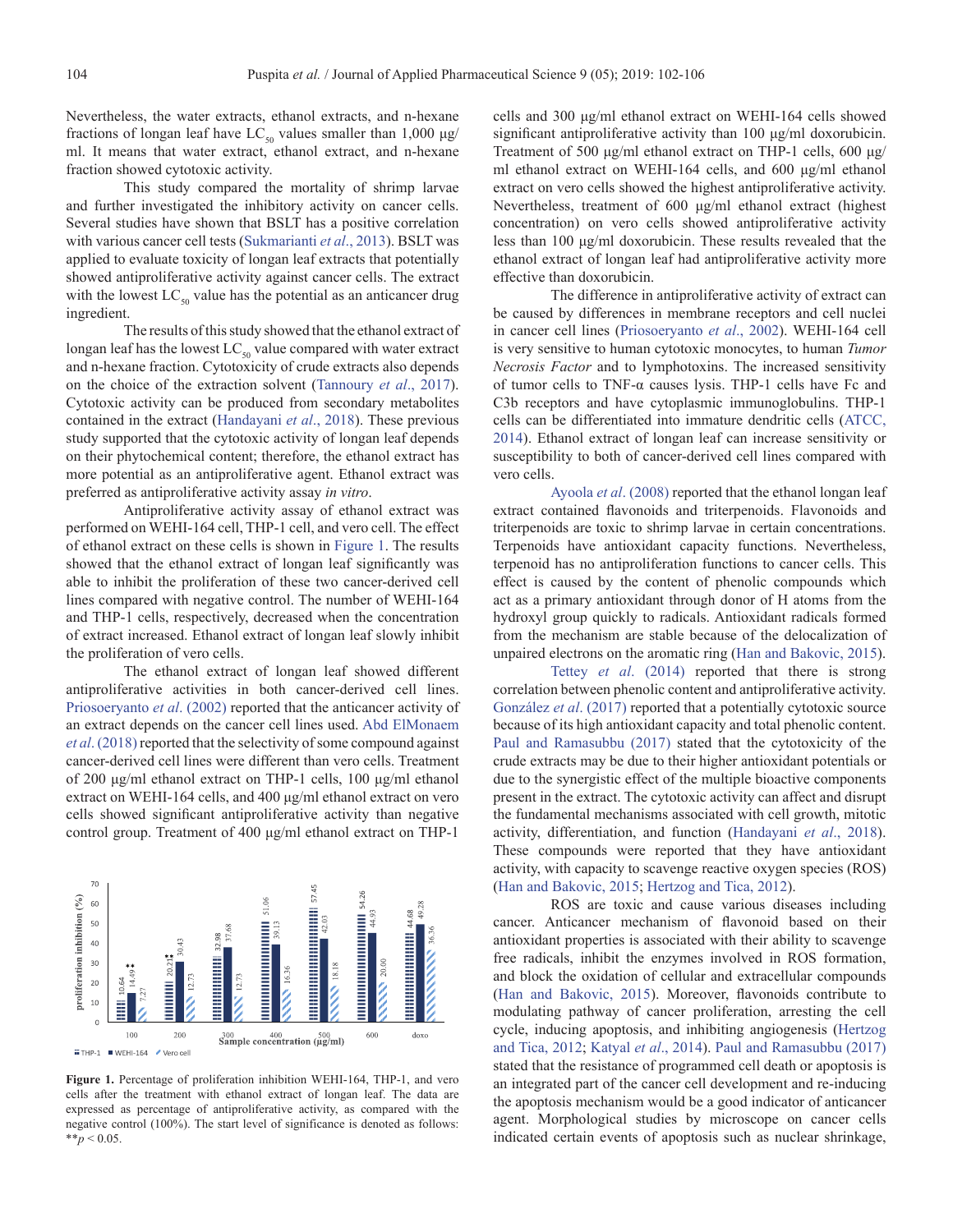<span id="page-3-0"></span>membrane blebbing, and vacuolization of cells. This was further supported by activation of caspases 3 and 7 (Dahham *et al*., 2017).

[Zakaria \(2000\)](#page-4-0) reported that flavonoids have potential to be anticancer with a mechanism that inhibits the action of the tyrosine kinase enzyme. Tyrosine kinase enzymes are enzymes that play a role in cell transduction signals, namely, by regulating the cell's advanced cycle, regulation of transcription, cell transformation, proliferation, differentiation, and apoptosis. Mohamed *et al*. (2017) confirmed that the strong cytotoxic activity of some active compounds over cancer-derived cell lines may act on the same enzyme target where epidermal growth factor receptor (EGFR) inhibitor. This present study revealed that the ethanol longan leaf extract can induce apoptosis on cancer-derived cells.

## **CONCLUSION**

The ethanol extract of longan leaf exhibited cytotoxic activity. It possessed significant antiproliferative activity on WEHI-164 and THP-1 cancer-derived cell lines. It possessed low antiproliferative activity on vero cells. Hence, it was suggested as a potent natural anticancer.

#### **ACKNOWLEDGMENTS**

The authors are thankful to Faculty of Sciences for all laboratory facilities and Faculty of Veterinary Medicine, IPB University, Indonesia, for providing cancer-derived cell lines.

## **CONFLICT OF INTEREST**

The authors declare that they have no competing interests regarding the publication of this paper.

#### **FINANCIAL SUPPORT**

None.

#### **REFERENCES**

Abd ElMonaem HS, Abdel-Aziz NI, Morsy MA, Badria FA, ElSenduny F, El-Ashmawy MB, Moustafa MA. Synthesis, *in vitro* antiproliferative evaluation and molecular docking of new tetrazolechalcone and tetrazole-pyrazoline hybrids. J Appl Pharm Sci, 2018; 8:075–87.

Apriyanto DR, Aoki C, Hartati S, Hanafi S, Kardono LBS, Arsianti A, Louisa M, Sudiro TM, Dewi BE, Sudarmono P. Antihepatitis C virus activity of a crude extract from longan (*Dimocarpus longan* Lour.) leaves. Jpn J Infect Dis, 2016; 69:213–20.

American Type Culture Collection (ATCC). WEHI 164 (ATCC® CRL1751™). [Online] 2014. Available via [http://www.atcc.org \(Accessed](http://www.atcc.org (Accessed 8 November 2018)) [8 November 2018\).](http://www.atcc.org (Accessed 8 November 2018))

Ayoola GA, Coker HAB, Adesegun SA, Obaweya K, Ezennia EC, Atangbayila TO. Phytochemical screening and antioxidant activities of some selected medical plants used for malaria therapy in Southwstern Nigeria. J Pharm Res, 2008; 7:1019–24.

Dahham SS, Asif M, Sandai D, Majid AMA, Harn GL. Antiproliferative and apoptotic activity of crude skin secretion from Malaysian Toad (*Bufo asper*) on *in vitro* colorectal cancer cells. J Appl Pharm Sci, 2017; 7:001–6.

Dashora N, Sodde V, Bhagat J, Prabhu KS, dan Lobo R. Antitumor activity of *Dendrophthoe falcata* against Ehrlich Ascites carcinoma In Swiss albino mice. Pharmaceut Crops, 2011; 2:1–7.

Ferlay J, Shin HR, Bray F, Forman D, Mathers C, Parkin DM. Estimates of worldwide burden of cancer in 2008: GLOBOCAN 2008. Int J Cancer, 2010; 127:2893–917.

Rampel MJ, Tombuku JL. Pengujian fitokimia dan toksisitas ekstrak etanol jantung pisang kapok (*Musa paradisiaca* Linn.) dengan metode Brine Shrimp Lethality Test (BSLT). J Sainsmat, 2015; 4:136–47.

González M, Samudio I, Sequeda-Castañeda LG, Celis C. Cytotoxic and antioxidant capacity of extracts from *Vaccinium meridionale* Swartz (Ericaceae) in transformed leukemic cell lines. J Appl Pharm Sci, 2017; 7:024–30.

Handayani D, Rasyid W, Rustini, Zainudin EN, Hertiani T. Cytotoxic activity screening of fungal extracts derived from the west sumatran marine sponge *Haliclona fascigera* to several human cell lines: Hela, WiDr, T47D and Vero. J Appl Pharm Sci, 2018; 8:055–8.

Han N, Bakovic M. Biologically active triterpenoids and their cardioprotective and anti-inflammatory effects. J Bioanal Biomed, 2015; S12:1–11.

Hertzog DI, Tica OS. Molecular mechanisms underlaying the anti-cancerous action of flavonoids. Curr Health Sci J, 2012; 38:145–9.

Katyal P, Bhardwaj N, Khajuria R. Flavonoids and their therapeutic potential as anticancer agents; biosynthesis, metabolism and regulation. World J Pharm Pharm Sci, 2014; 3:2188–216.

Mohamed AAB, Badria FA, Maarouf AR, Abdel-Aziz NI, ElSenduny F, Abdel-Aziz AM, Bayomi SM. Synthesis, antitumor evaluation and molecular modeling study of novel benzimidazoles and pyrazinobenzimidazoles. J Appl Pharm Sci, 2017; 7:206–14.

National Cancer Institute (NCI). Chemotherapy and you: support for people with cancer. [Online] 2007. Available via www.cancer. gov/cancertopics/chemotherapy\_andyou (Accessed 20 January 2018).

Paul T, Ramasubbu S. The antioxidant, anticancer and anticoagulant activities of *Acanthus ilicifolius* L. roots and *Lumnitzera racemosa* Willd. leaves, from southeast coast of India. J Appl Pharm Sci, 2017; 7:081–7.

Priosoeryanto BP, Tateyama S, Yamaguchi R, Uchida K. Antiproliferation and colony-forming inhibition activities of recombinant feline interferon (rFeIFN) on various cells in vitro. Can J Vet Res, 1995; 59:67–9.

Priosoeryanto BP, Huminto H, Wibawan IWT, Tiuria R, Tateyama S. Morphological characteristics of *in vivo* cultured cells derived from tumor in domestic animals. Hayati, 2002; 9:49–54.

Priosoeryanto BP, Sari R, Tiuria R, Darusman LK, Purwakusumah ED, Nurcholis W. *In vitro* antiproliferation activity of temulawak (*Curcuma xanthorriza* Roxb.) ethanol extract on MCA-B1 and MCM-B2 derived tumor cell lines. Hemera zoa Indones J Vet Sci Med, 2009; 1:29–35.

Salamah N, Widyasari E. Antioxidant activity of methanolic extract of Longan (*Euphoria longan* (L) Steud.) leaves using 2,2'diphenyl-1-picrylhydrazyl radical scavenging method. Pharmaçiana, 2015; 5:25–34.

Sari DI, Triyasmono L. Rendemen dan flavonoid total ekstrak etanol kulit batang bangkal (*Nauclea subdita*) dengan metode maserasi ultrasonikasi. J Pharmsci, 2017; 04(01):48–53.

Sukmarianti NW, Suaniti NM, Swantara IMD. Identifikasi dan uji aktivitas antikanker ekstrak spons *Ianthella basta* terhadap larva *Artemia salina* L. Cakra Kimia (Indones J App Chem), 2013; 1(1): 14–9.

Tannoury M, Saab A, Harb JEN, Makhlouf H, Assaf MD. *In vitro* cytotoxic activity of *Laurencia papillosa*, marine red algae from the Lebanese coast. J Appl Pharm Sci, 2017; 7:175–9.

Tettey CO, Ocloo A, Nagajyothi PCN, Lee KD. An *in vitro* analysis of antiproliferative and antimicrobial activities of solvent fractions of *Taraxacum officinale* (Dandelion) leaf. J Appl Pharm Sci, 2014; 4:041–5.